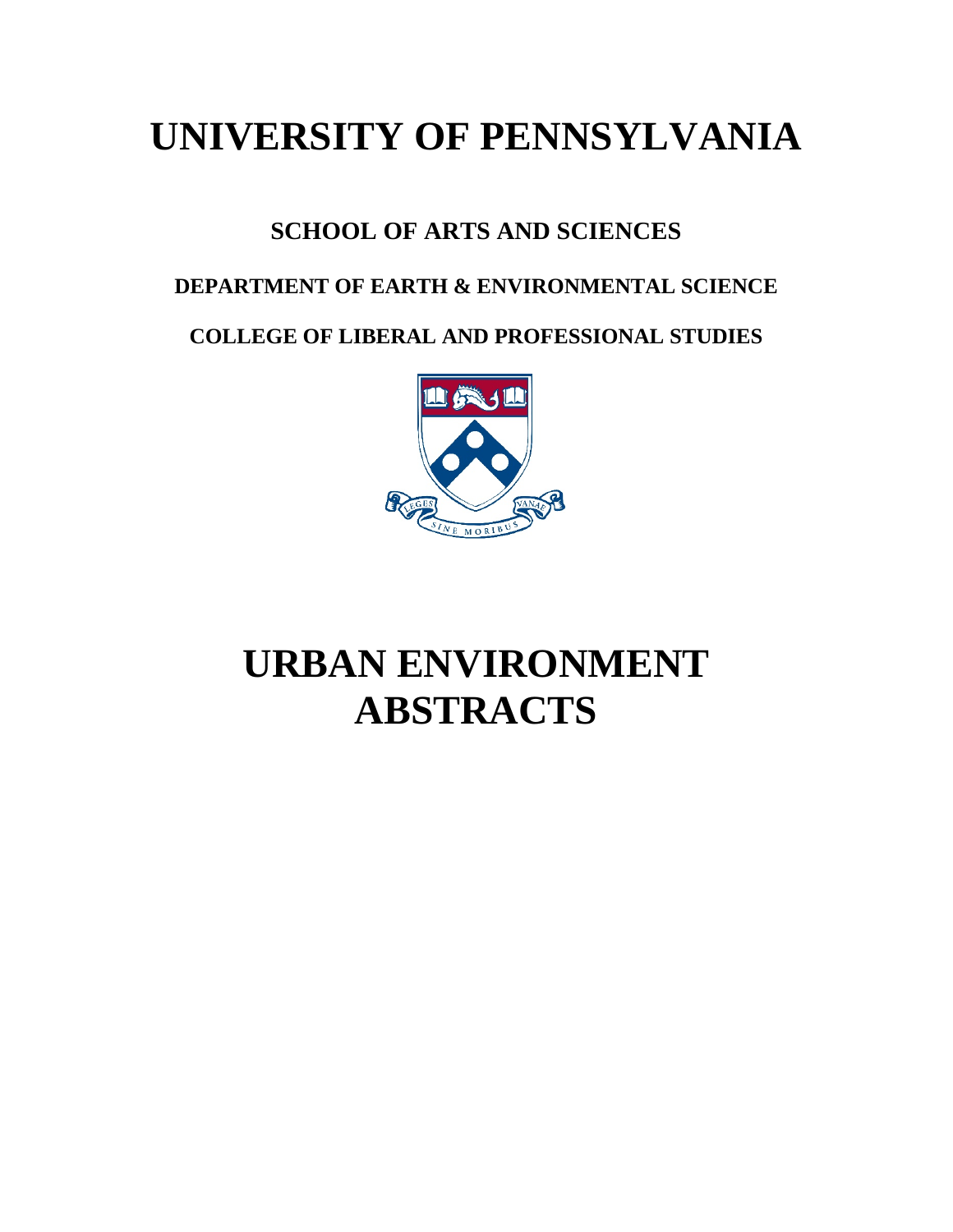#### **DEVELOPING A USER EXPERIENCE DRIVEN COMMUNICATIONS STRATEGY FOR THE GLOBAL WATER ALLIANCE**

**Tan Chan (2016)**

**Readers:** 

**Stan Laskowski, Earth & Env Science, University of Pennsylvania Angelita Fasnacht, Global Water Alliance**

The environmental nonprofit world is vast and growing. Just as a commercial enterprise depends on customers for profit, the success of an environmental nonprofit organization is dependent upon its donors and beneficiaries—its primary stakeholders. In the digital era, there has increasingly been a need for sophisticated, stakeholder-driven marketing informed by corporate marketing strategy. The project presented in this report consists of two parts: 1) a literature review of research on environmental communication and user experience design, and 2) a communications strategy for the Global Water Alliance (GWA) informed by best practices in user experience, branding, and social media. Notably, in the environmental communication literature, there is a consensus that environmental nonprofits are not fully utilizing the interactive components of social media. In particular, there has been a reliance on a "broadcast" paradigm of communication, based on information dissemination, rather than on the "dialogic" paradigm, based on interactivity and user engagement. The second part of the report, a brand and digital communications strategy plan for the GWA, is an effort to help the organization strengthen and institutionalize its dialogic capacity.